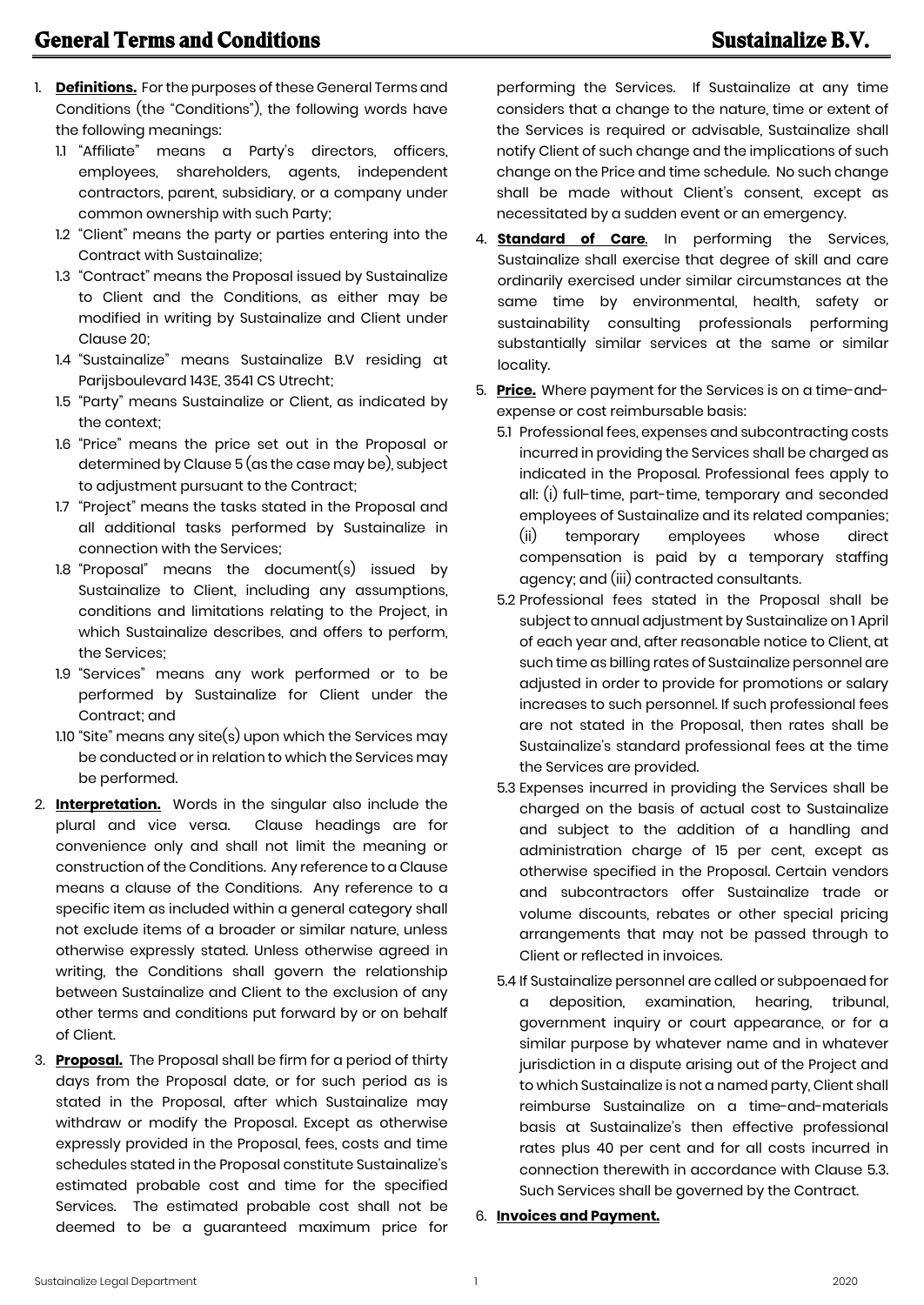- 6.1 Within 5 business days of Client's delivery to Sustainalize of a signed acceptance of the Proposal, Client will pay the amount stated in the Proposal, as Sustainalize's initial retainer for Project fees and expenses.
- 6.2 Except as otherwise specified in the Proposal, each invoice is payable by Client within fourteen days of the invoice date.
- 6.3 All fees quoted are exclusive of value added tax or similar tax as is applied in the country in which Sustainalize provides the Services, which shall be charged in addition at the prevailing rate. If withholding tax is required to be paid over to any tax authority in connection with the Contract, then the sum payable to Sustainalize will be increased by an amount that will yield to Sustainalize the same amount it would have received had no withholding tax been paid. Client agrees to apply the provisions of relevant tax treaties so as to exempt or reduce any withholding tax. Unless the Parties agree otherwise, all payments by Client to Sustainalize shall be made in Euros and by direct transfer to Sustainalize's bank account, details of which are set out in the relevant invoice. Invoices may be submitted to Client by Sustainalize electronically.
- 6.4Client shall not in any circumstances or for any reason whatsoever be entitled to make any deduction or withhold any sum from the fees payable to Sustainalize by way of set-off. Notwithstanding any facts and circumstances surrounding the Contract, Client shall pay Sustainalize for the Services rendered to it regardless of whether the Services are intended in whole or in part to benefit a third party.
- 6.5Unpaid balances shall be subject to interest at the statutory interest rate then in force in the Netherlands, starting fourteen days from the invoice date. In addition, Sustainalize may, after giving five days' notice, suspend the Services without liability until all past due accounts (including fees and accrued interest) have been paid. If Sustainalize must take legal action to be paid for the Services and prevails, all collection and legal costs associated with such action shall be reimbursed by Client.

## 7. **Force Majeure and Emergencies.**

7.1 Price and time commitments under the Contract are subject to equitable adjustments for delays and changed conditions caused by Client's or the Site owner's failure to provide complete or accurate information, any required approvals or suitable access to a Site, or for delays and changed conditions caused by unpredictable occurrences or circumstances beyond the reasonable control of either Party, such as fires, floods, earthquakes, strikes, riots, war, kidnapping, terrorism, threat of terrorism and any resulting security measures, acts of God, changes in applicable law or regulations of any governmental authority, or the presence of hazardous materials or waste of a nature or in locations, quantities, concentrations or conditions which could not reasonably have been expected by Sustainalize ("Force Majeure").

- 7.2 If Sustainalize determines that the health or safety of its personnel or any subcontractor's personnel or the environment or property of Client or others is or may be at risk in performing a Project such circumstances shall also constitute a Force Majeure and Sustainalize shall have the right to take whatever measures it deems necessary to prevent any threatened damage, injury or loss and recover the reasonable and actual costs of such measures from Client. Where it is impracticable in an emergency situation to obtain prior Client authorisation, Sustainalize shall be entitled to act pursuant to this Clause at its discretion.
- 8. **Client Responsibilities.** Client shall be responsible for providing all reasonable assistance required by Sustainalize in connection with the Services, including any assistance specified in the Proposal. In particular, Client will provide Sustainalize with the following:
	- 8.1 Reasonable access to and egress from the Site by Sustainalize and its subcontractors and their respective personnel and equipment.
	- 8.2 Clean, secure and unobstructed space and areas at the Site for Sustainalize's and its subcontractors' equipment and vehicles.
	- 8.3 Specifications (including facility and Site schematics, engineering drawings and plot plans) detailing the construction of facilities located underground or aboveground at the Site that pertain to the stated scope of work or are necessary to assist Sustainalize in performing the Services and in successfully carrying out the Project.
	- 8.4 Approval of each specific location for boring, drilling, excavation or other intrusive work and identification of concealed or underground utilities, structures, obstructions, obstacles or sensitive conditions before Sustainalize commences work at the location. If Client does not identify the location of the concealed and underground items or approve each location of intrusive work, Client shall indemnify and defend Sustainalize against any damage, loss, harm or injury arising therefrom.
	- 8.5 All information related to the Project in Client's possession, custody or control reasonably required by Sustainalize. Sustainalize has the right to rely, without independent investigation or inquiry, on the accuracy and completeness of any information provided by, on behalf of or at the request of Client or any governmental authority to Sustainalize or anyone providing services for Sustainalize relating to the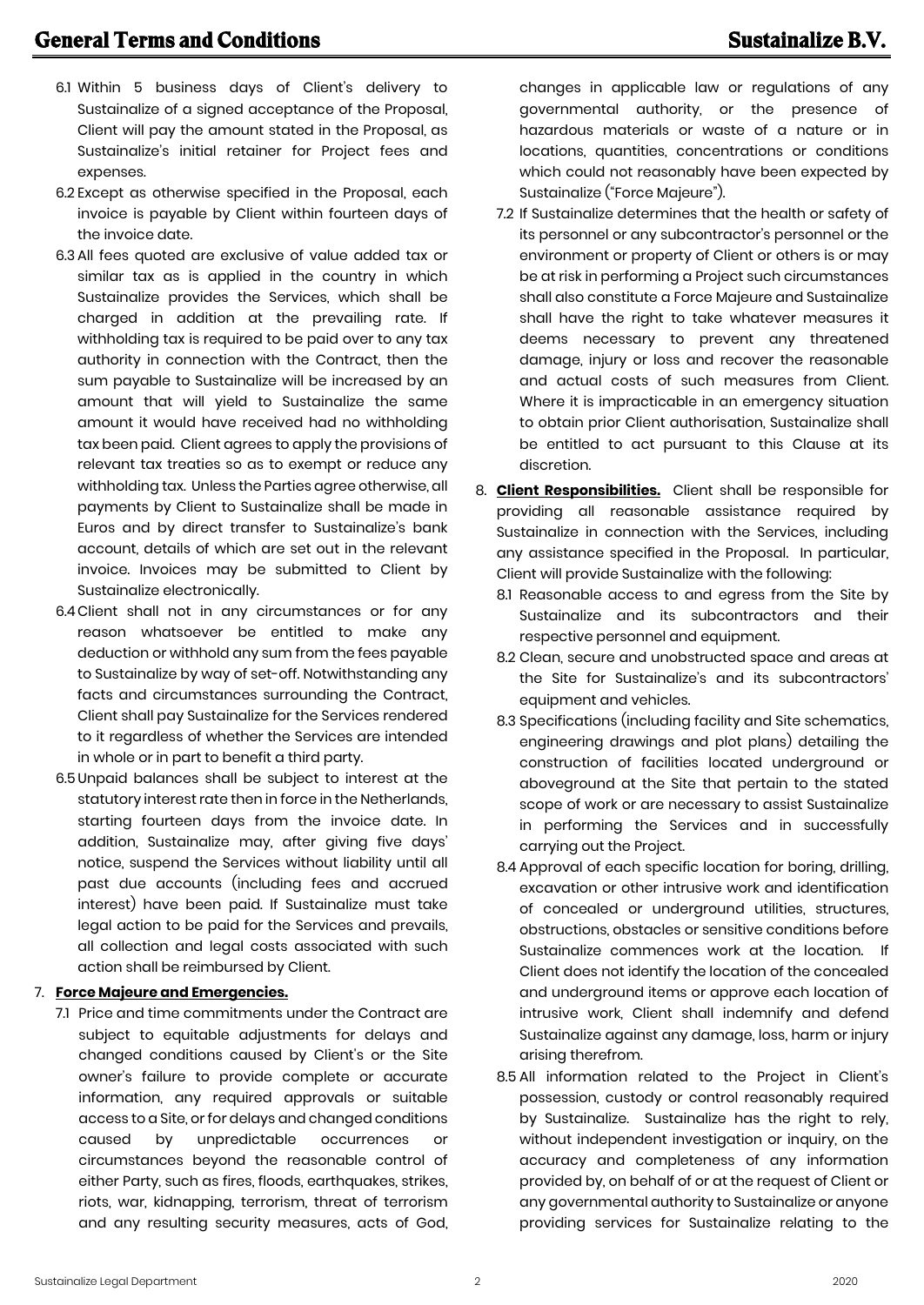Services. Client agrees to review all Proposals, designs, schematics, drawings, specifications, reports and other required Project deliverables prepared by Sustainalize for Client for the accuracy and completeness of factual information provided by or on behalf of Client for inclusion therein and to make available to Sustainalize any further information within Client's possession that may affect the accuracy or completeness of Sustainalize's report.

- 8.6If the Services involve electronic data files that are maintained by or for Client, Client shall be responsible for maintaining backup copies of all such files.
- 8.7 It is a condition on which Sustainalize undertakes to provide the Services that Client will not, without Sustainalize's prior consent in writing, offer to employ or employ any Sustainalize employee who is engaged in the performance of the Services, during the period of employment or during a period of one year after the employee has ceased being employed by Sustainalize.
- 8.8The Client shall inspect all Services upon delivery. If on first inspection, it turns out that there are defects in the performance of the Services caused by Sustainalize's negligence or wilful misconduct, the Client shall so notify Sustainalize in writing within one (1) month of inspection or forfeit the right to complain. Defects that cannot reasonably be detected during that term must be reported in writing to Sustainalize within one (1) month after discovery of the defect, provided that Sustainalize receives any such notice not more than within six (6) months after the completion of the Services. Any notice of nonconformity after that period shall not be valid.
- 8.9 The Client shall co-operate fully in any investigation into any defect or complaint. If the Client does not cooperate fully or if it is no longer possible to conduct such investigation, the complaint shall not be considered and the Client shall not be entitled to make any claims in this regard. If a complaint turns out to be unfounded, the costs of the investigation into the complaint shall be for the account of the Client. The Client does not derive any rights from the simple fact that a complaint is considered. If the Client's complaint is made in time, proves to be valid and the Client is not in default of his obligations to Sustainalize, the Client has the option of either, carrying out (or have carried out) the defective Services, receive credit for part of the Price for the defective Services, or to receive a (mutually acceptable) discount to the Price. By carrying out one of the aforesaid acts Sustainalize shall be fully released from its obligations in this regard, and the Client shall be entitled to no further compensation and shall have no right to terminate the Contract.

9. **Insurance.** Sustainalize shall maintain insurance policies covering the consequences of its legal liability in the course of performing the Services, in compliance with the provisions of these Conditions.

## 10. **Limitation of Liability.**

- 10.1 In the event that Services are not carried out properly, Sustainalize shall have no additional obligations other than as provided in Clause 10. All liability for any other loss resulting from Sustainalize's performance of the Contract is excluded.
- 10.2 To the extent permitted by applicable law, and in the event that a court of law finds that Sustainalize is liable under this Contract for any loss above that stated in Clause 12.1, Sustainalize's maximum shall be limited to the Price (although in the case of a contract term lasting for more than one year, the maximum liability shall be limited to the amount that the Client would owe to Sustainalize in one year). In no event shall Sustainalize or its insurers be liable under this Contract for more than EUR 1,000,000 (One Million Euro) for each event and in the aggregate. If a third party sustains a loss exceeding Sustainalize's obligation of compensation pursuant to this Clause the Client shall indemnify and save Sustainalize harmless from and against the claims of such third party.
- 10.3 If Sustainalize has engaged the services of third parties (including but not limited to any subconsultant, sub-contractors, suppliers, agents and representatives) for the performance of the Contract, Sustainalize shall not be liable for any errors or negligence of such third parties, save to the extent that the Client can prove that it was unreasonable for Sustainalize to have selected that third party to perform those services. The limitation of liability recorded in this Clause 12 is to be regarded as a stipulation for the benefit of all third parties engaged by Sustainalize for the purpose of performing the Contract, which parties may therefore directly invoke this limitation of liability. Therefore, Clause 12 is a thirdparty clause as defined in Section 6:253 of the Dutch Civil Code and it is made for the benefit of any third party for no consideration. The Client cannot repudiate this third-party clause.
- 10.4 To the extent permissible under applicable law, in no event shall Client and its Affiliates or Sustainalize and its Affiliates, be liable to the other or anyone claiming by, through or under them (including insurers) for any lost, delayed, or diminished profits, revenues, production, business, use or opportunities, or any incidental, special, indirect, or economic losses, wasted costs, diminution of value or consequential damages, of any kind or nature whatsoever, however caused.
- 10.5 Any and all liability of Sustainalize and its Affiliates in respect of the Services (whether under contract or in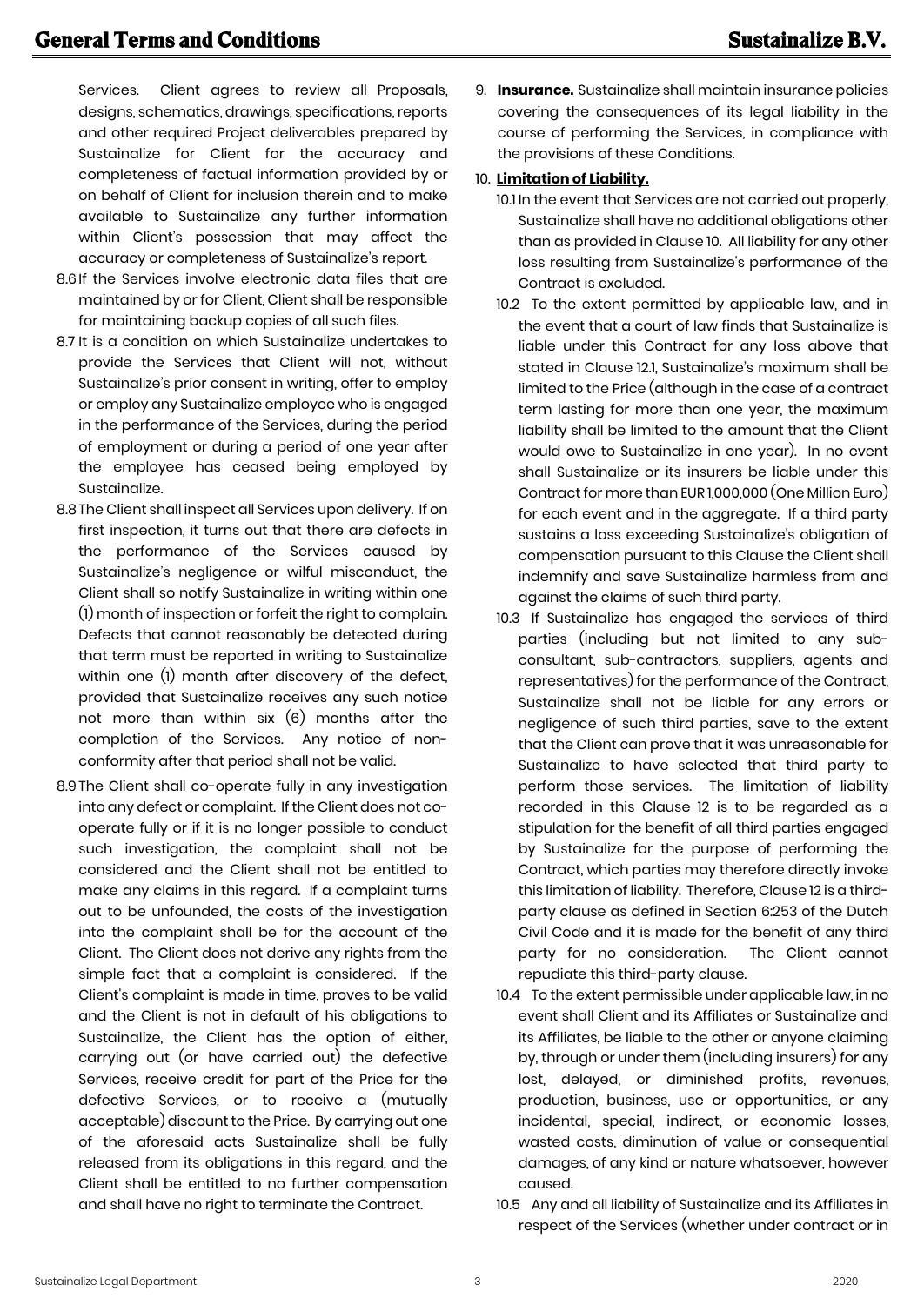negligence or under any other law) shall cease upon the expiry of six years from the date of the final invoice for the Services, save in respect of any claim notified in detail to Sustainalize in writing prior to the expiry of such period, provided that the liability of Sustainalize and its Affiliates shall absolutely determine if legal proceedings in respect of any such claim shall not have been commenced by Client or its Affiliates against Sustainalize or its Affiliates within 12 months after notification of the claim by Client to Sustainalize.

- 10.6 Other than pursuant to Clause 4, no representation, warranty, condition or other term express or implied as to the quality or nature of the Services is given or accepted by Sustainalize, and all such representations, warranties, conditions and other terms are excluded to the fullest extent permitted by law. If the Services include (i) estimating the cost or potential cost of remediation; (ii) estimating the cost of compliance; or (iii) assessing the type, concentration, nature or quantity of any substance, waste or condition at, on or in a Site or structure, based on information provided by Client or a third party or on representative sampling or inspection of any Site or structure conducted by Sustainalize, Sustainalize will prepare such estimate or assessment based upon its experience and, in some instances, the application of a method for estimating or assessing conditions based on representative or random sampling or inspection. Due to the nature of such Services, including, without limitation, the potential for the estimate or assessment to be based on incomplete or inaccurate information or anomalous samples, Sustainalize does not warrant or guarantee the accuracy of any such estimate or assessment.
- 10.7 At variance from the provisions of Sections 7:404, 7:407(2) and 7:409 of the Dutch Civil Code, all Services shall be carried out by Sustainalize, whether or not the Contract was intended to be carried out by a specific person. Accordingly, none of Sustainalize's directors, officers, employees or any of the individuals who work for Sustainalize shall be personally bound or liable by the terms of this Contract, nor shall the commission granted to Sustainalize by this Contract cease to exist in the event of (for example) an individual's death, occupational disability, placement under compulsory guardianship, or personal bankruptcy.
- 10.8 Client agrees that Sustainalize and its Affiliates shall not be liable to Client and its Affiliates or any third party for the creation or existence of any type of hazardous or toxic waste, material, chemical, compound or substance, or any other type of environmental hazard, contamination or pollution, whether latent or patent, or the release thereof or the breach of any law or regulation relating thereto, existing at the Site prior to commencement of the performance of the Services ("Pre-Existing

Condition"), and Client shall indemnify and hold harmless Sustainalize and its Affiliates from any and all damages sustained by them in connection with any Pre-Existing Condition except to the extent any such Pre-Existing Condition is exacerbated by the negligence or wilful misconduct of Sustainalize or its Affiliates.

- 10.9 The provisions of this Clause 10 shall: (i) apply irrespective of whether liability of Sustainalize or Client or their Affiliates is claimed, or found to be based in contract (including breach of warranty or contract), tort (including negligence or negligent misrepresentation), strict liability, or otherwise; and (ii) survive the completion of the Services or the expiration, cancellation, or termination of this Contract.
- 10.10 Client acknowledges and agrees that the limits on Sustainalize's and its Affiliate's liability in this Clause 10 are agreed by reference to the Price, the financial resources of Sustainalize, the nature and extent of the Services and the availability of professional indemnity insurance on reasonable commercial terms. Accordingly, Client acknowledges and agrees that the provisions of this Clause 10 satisfy any requirement of reasonableness under any law applicable to the Contract and any claims relating to or arising in connection with the Contract.
- 10.11 Notwithstanding the above provisions, nothing in the Conditions shall in any way be deemed to exclude or restrict either Party's liability for death or personal injury (for which no financial limit will apply) caused by that Party's negligence.
- 11. **Hazardous Material and Waste.** Client acknowledges that, where Sustainalize or its Affiliates or subcontractors keep, handle, transport or dispose of any hazardous material or waste in the course of providing the Services, they do so as agent for Client. Client shall be deemed to be the producer of and the person responsible under applicable law in respect of such hazardous materials or waste and shall execute all documents and do all such other things as may be necessary to ensure that Client is recognised by the relevant authorities as the producer and responsible person for these purposes. Where Sustainalize so requires, Client shall contract directly with the relevant persons involved in the keeping, transporting, handling or disposal of such hazardous materials or waste in relation to the provision of the Services. Client shall indemnify and hold harmless Sustainalize and its Affiliates in respect of any loss, damage, expense or claim by any person that directly or indirectly results from the handling, transport or disposal of hazardous material or waste in connection with the Services.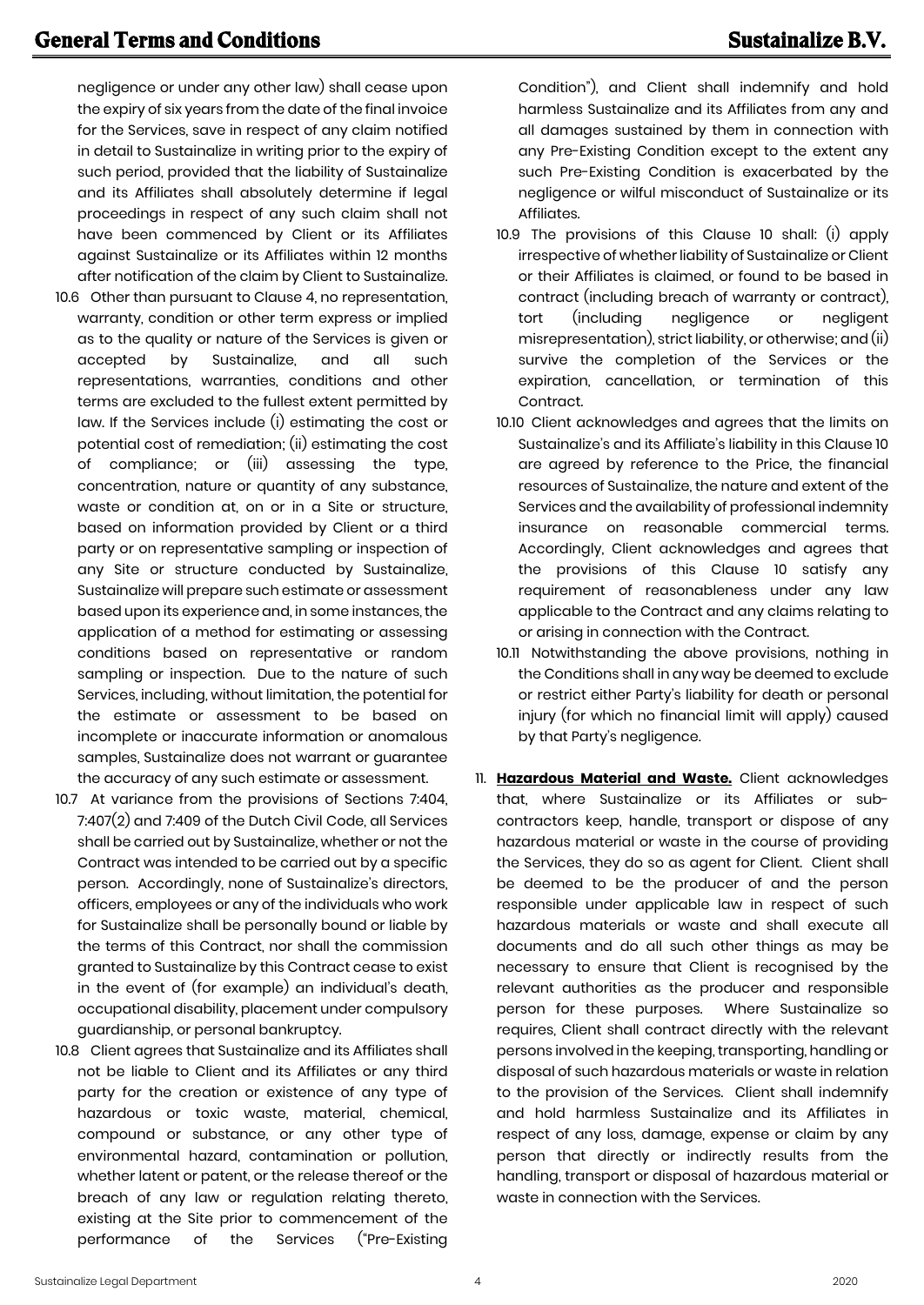- 12. **Termination.** This Contract may be terminated in whole or in part in writing by either Party upon: (i) a breach by the other Party of a material obligation of such Party under the Contract; (ii) a Force Majeure event delaying the provision of the Services for sixty days or more; or (iii) in the event of a petition being presented or meeting convened for the purpose of winding-up the other Party, the other Party becoming the subject of an administration order or entering into liquidation (whether compulsorily or voluntarily) or the other Party compounding with its creditors generally or having an administrator, receiver, or administrative receiver appointed over all or any part of its assets. Provided that, no such termination shall be effective unless the breaching Party is given: (i) not less than ten calendar days' written notice of intent to terminate; (ii) an opportunity for consultation with the terminating Party prior to the effective date of such termination; and (iii) a reasonable opportunity to cure any breach to the extent that such breach can be cured. The foregoing notwithstanding, if Client fails to pay any invoice within *2* business days of its due date, Sustainalize may terminate the Contract and stop work on any Project immediately upon dispatch of notice to Client. Client may terminate the Contract for Client's convenience upon two weeks prior written notice to Sustainalize. In the event of termination, Client shall pay, in accordance with the terms of Clause 6, all outstanding payments for the Services accrued up to the date of termination and reasonable costs incurred by Sustainalize as a result of such termination, including demobilisation costs. Sustainalize shall calculate a final invoice following the effective date of termination.
- 13. **Use of Name.** Client agrees that Sustainalize has authority to use Client's name as a client and to use a general description of the Project in any published materials or written or oral presentations, provided Sustainalize does not disclose any information which is confidential.
- 14. **Third Parties and Reliance.** Except for the Parties, any Affiliate of a Party that is specifically identified by name in the Contract, and any Sustainalize Affiliate that provides service relating to the Contract, no other person shall be entitled to: (i) enforce any term of the Contract; or (ii) rely on the Services or work product generated by or for Sustainalize pursuant to the Contract ("Sustainalize's Work Product"). Client agrees to indemnify and hold harmless Sustainalize and its Affiliates from and against any claims resulting from any act or omission by Client or its Affiliates resulting in a third party relying on Sustainalize's Work Product.
- 15. **Confidentiality.** All documents, information and advice provided to Sustainalize or its Affiliates in the course of the Services and all confidential information concerning Client or any of Client's activities or any Site shall be

treated by Sustainalize as confidential and shall not be disclosed to any third party (other than Sustainalize's professional advisers and Affiliates on a need to know basis) unless: (i) Client gives its prior written consent; (ii) Sustainalize is required by law or by any governmental authority to make the disclosure; (iii) the document or information or advice enters the public domain other than through fault of Sustainalize; or (iv) the document or information was in Sustainalize's possession prior to the disclosure by Client. Notwithstanding the terms of any separate confidentiality undertaking(s) agreed between Sustainalize and Client, Sustainalize shall always be entitled to retain an archive copy of any work product produced by Sustainalize under the Contract, provided that Sustainalize will treat such information as confidential, as above.

- 16. **Data Protection.** To the extent that Sustainalize is instructed to process personal data by Client as part of the Services, it will do so as a data processor on behalf of Client in conformance with applicable data protection law.
- 17. **Intellectual Property.** Client acknowledges and agrees that Sustainalize shall maintain all ownership rights in any patent, design, trademark, copyright, rights in computer software, database rights, rights in layout, trade secret or rights in confidential information, moral rights, or other industrial or intellectual property right (whether registered or unregistered) and any applications for the same in respect of any invention, information, know-how, process, work, material or method ("Intellectual Property") conceived, developed or made by Sustainalize or its Affiliates outside the Services, as well as any enhancement of any Intellectual Property made by Sustainalize or its Affiliates during the performance of the Services. Client further acknowledges and agrees that Sustainalize shall retain ownership rights in any Intellectual Property that is conceived, developed or made by Sustainalize or its Affiliates in the performance of the Services. Sustainalize agrees to grant to Client a non-exclusive, irrevocable, royalty-free licence to use its Intellectual Property for the purposes specified in the Proposal. Full payment for the Services is a condition precedent to Client's rights in Sustainalize's Work Product. Client warrants that it: (i) will not use, reproduce, copy, record or disclose the Intellectual Property provided by Sustainalize to Sustainalize's competitive disadvantage; and (ii) will only use the Intellectual Property provided by Sustainalize for the purposes contemplated by this Contract.
- 18. **Governing Law and Forum.** The Contract shall be governed by the laws of The Netherlands. The Parties expressly exclude the application of the United Nations Convention on Contracts for the International Sale of Goods. Any dispute, controversy or claim arising out of or